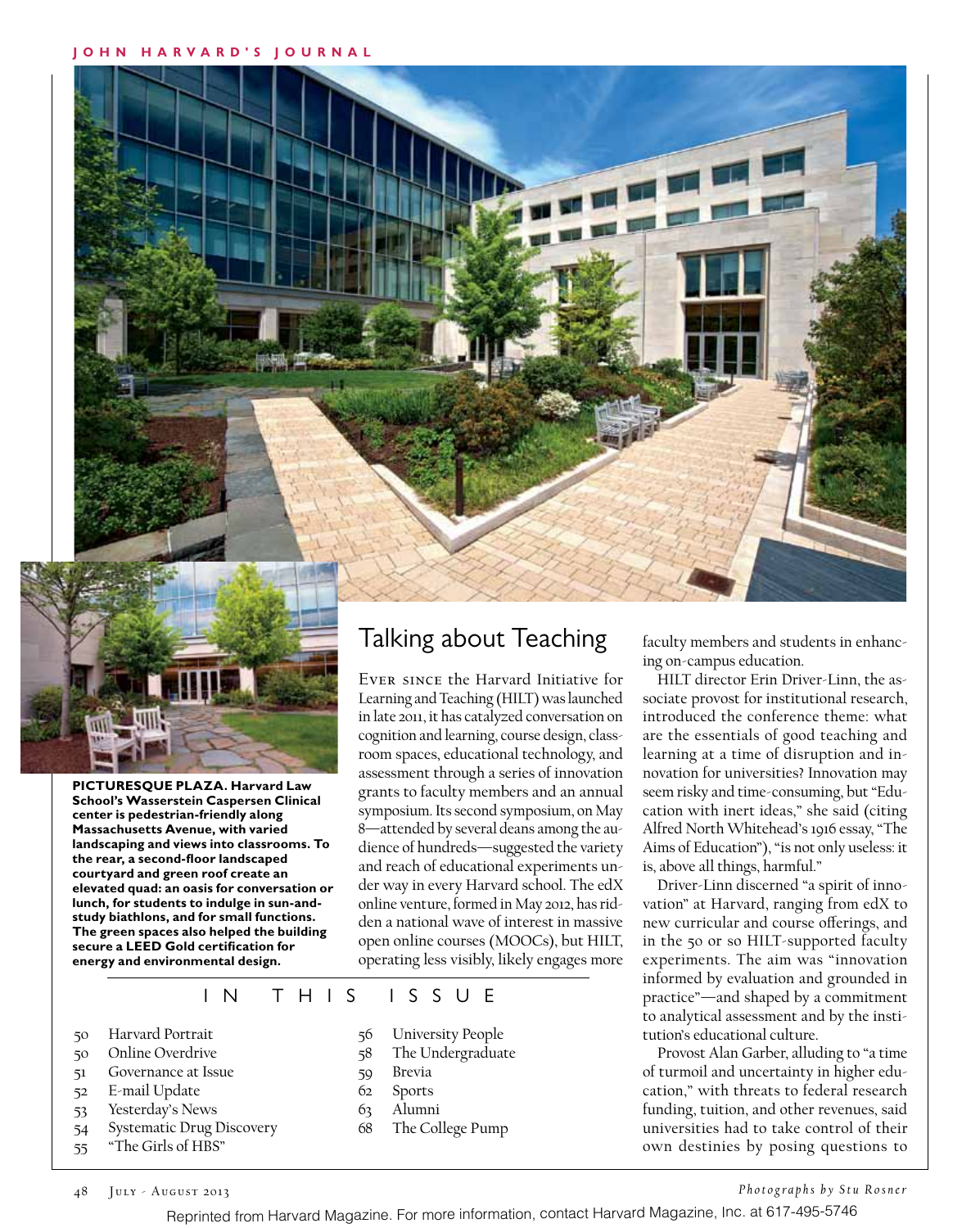themselves. HILT had enabled Harvard to "think in new ways about how we teach and how we learn," and the faculty had demonstrated its readiness not only to "ask hard questions but to experiment." As the HarvardX leader, Garber underscored that online innovations were *not* a diversion from classroom education (like his own freshman seminar). "The future is not really about *online* education," he said. "It is about *rethinking* education" to improve learning outcomes.

• *The Science of Learning.* The three psychologists on the symposium's first panel addressed cognition and learning, emphasizing the importance of *practice and cumulative engagement* with a subject in order to master it, and of *perspective* on the part of teachers who need to know what their students *don't* know in order to help them learn.

Daniel T. Willingham, Ph.D. '90, professor of psychology at the University of Virginia, explained that critical thinking the desired outcome of so much learning and education—"is hard, it's taxing…It's not obvious that it's going to pay off." The best way to inculcate such thinking, he said, is lots of practice, which makes this a "curricular issue": looking beyond one course to the deep problems in a discipline, and devising a *curriculum* that cumulatively teaches students how to approach such problems.

Katherine Rawson, associate professor of psychology at Kent State University, who studies strategies that promote durable learning, noted that as students progress through their education, they are asked to learn ever more content, and to learn more outside the classroom—but receive less guidance about *how* to learn. Common study techniques (rereading or highlighting texts) are the *least* effective, she said. The *most* effective ones—self-administered testing (for example, she joked, via the "f" word—flash cards) and other forms of practice—are used least. She detailed the efficacy of "successive relearning" of foundational knowledge: drilling oneself on new foreign-language vocabulary, for instance. Teachers have to help students use such techniques, she said; she provides course study-guides.

Pierce professor of psychology Daniel Gilbert underscored part of Rawson's message from a different angle. His two-yearold granddaughter, he noted, "hid" by covering her own eyes, assuming that if she

could not see, she could not be seen. Piaget, he said, observed, "Children think everybody thinks like them," and learn, over time, that this is not so. Yet experiments have shown that knowing the outcome of a problem or test—as teachers do—*changes* one's prediction of how others will behave or answer: a serious matter for instructors trying to gauge what their students know or can grasp. Skillful teachers have to take this human tendency into account.

• *The Art of Teaching.* On the second panel, Jennifer L. Roberts, professor of history of art and architecture, made the case for *decelerating* education by reintroducing Internetera undergraduates to the virtues of deep patience and close attention. She requires her students to prepare for an intense research paper on a single work of art by examining the object closely for three hours. Students emerge "astonished by what they have been able to see." Vision—seeing—has come to mean instantaneous apprehension, she said, but "There are details, relationships, and orders that take time to see." For Roberts, these were some of the fruits of "teaching strategic patience"—of giving students permission to slow down and exercise their unknown faculties.

Psychometrician Andrew Ho, assistant professor of education and research director of HarvardX, then made the case for assessment in support of the art of teaching. Given rising criticism of tuition costs and demands for more value from education, he said, such testing was good offense.

The third speaker, Jonathan L. Walton—Plummer professor of Christian morals, Pusey minister in the Memorial Church, and professor of religion and society—delivered a stem-winding sermon on the importance of passion, not just expertise, for teaching. He told how his parents prepared for a fish dinner: his mother drove to the local Winn Dixie supermarket—but his father phoned a buddy, readied his tackle, drove to Florida, chartered a boat, and, as often as not, after failing to hook anything, swung by the supermarket on the way home. His mother was expert, but his father was passionate—and Walton, saying he learned far more his dad's way, concluded, "Let's go fishing."

• *Innovation, Adaptation, Preservation.* The day's final panel turned to the vexing issue of effecting change. UPS Foundation professor of service management Frances X. Frei said the human drive to perform to

high standards collides with deep devotion to others (children, students), making it difficult to achieve desired levels of excellence. She also explained that Harvard Business School has found that its case method of teaching—*talking* about what to do—no longer suits all the challenges its students will meet; thus, the new field-immersion course for first-year M.B.A. students is focused on learning by *doing*. Frei said the innovation worked because it was designed to complement and reinforce the case curriculum.

Harvard School of Public Health dean Julio Frenk, surveying his faculty's centennial-year revision of its curriculum, said instruction was being designed around competency-based learning, with modular, experiential units accommodating students at various points in their professional lives. The mix of online and face-to-face instruction would vary with the purpose: greater reliance on the former for "informative," expertise-oriented learning, and progressively more personal instruction for "formative" (values and professional) and "transformative" (leadership) courses. Among institutional hindrances to change, he listed a cultural factor: how to shift from the term "teaching *load*" to one that gives teaching a value equal to research.

The final speaker, Nan Keohane president emerita of Wellesley and Duke, Harvard Corporation member, and Rockefeller Distinguished Visiting Professor at Princeton's Woodrow Wilson School briskly listed attributes of higher education worth defending in the online era. She said it would be "desirable" to preserve institutional loyalty (of faculty, students, staff, and alumni); the traditional undergraduate rite of passage to adulthood; shared extracurricular activities not available online; and the beautiful campuses and treasures in libraries and museums that many institutions possess. Among the "essential" attributes to retain if higher education is to serve the future, Keohane identified: accessibility for all who are ambitious, curious, and prepared; the canon of human achievements in every field; works that are not classics—tax records, deeds, letters—but needed to understand human history; "the marvelous symbiosis between teaching and research, for both teachers and students"; and "the community of teachers and learners."

• *The Way Forward.* After an "innovation fair" exhibiting nearly four dozen HILT-